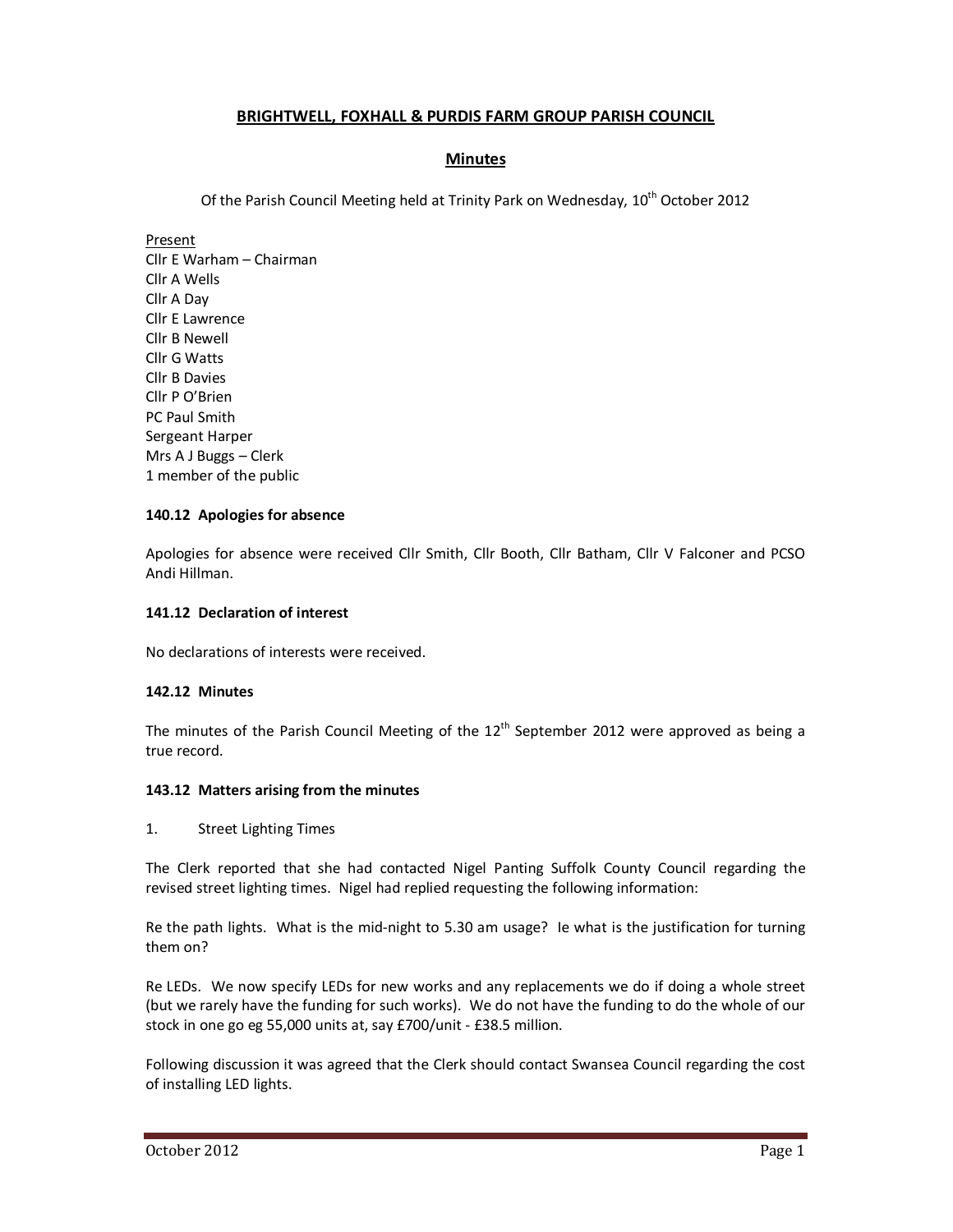## **144.12 The meeting was adjourned to receive reports from:**

• Suffolk Police – PC Paul Smith – written report.

## Sainsburys  $-30^{th}$  September 2012

During hours of darkness offenders had stolen bags containing clothing from a charity bin located at the side of the store. Enquiries are on-going.

The Police reported that although people had been convicted for stealing from the charity bins they still come back time and time again. Sergeant Harper suggested one option was to consider moving the bins from their present location closer to the Home Base Store along the fence on the far side of the car park. Following discussion it was agreed that the Clerk should write to Sainsbury's Head Office stating that the Parish Council have major concerns about the stealing from the charity bins at the Warren Heath Store.

## Fly Tipping

Cllr Newell asked the Police the outcome of the report she had made to them concerning items which she had found in Monument Farm Lane. The Police reported that this incident was as a result of a criminal offence which had been committed in Ipswich.

- Cllr P O'Brien Suffolk Coastal District Council / Suffolk County Council no report.
- Cllr V Falconer Suffolk Coastal District Council no report.

### **The meeting was re-convened.**

### **145.12 Clerk's Report**

The Clerk's report had previously been circulated and it was agreed that some of the items should be discussed as per the agenda.

### SALC Documents

### **LAIS Up2Date**

### Neighbouring Planning

A £10 million fund is now available to help local planning authorities with neighbourhood planning. They are able to apply for grants of up to £30,000 for each scheme to help pay for the costs of getting plans in place. Payments will be paid to those authorities to help them support and advice groups taking forward neighbourhood plans and to pay towards the examination of plans and a local referendum. This might help planning authorities with their costs but local councils interested in neighbourhood planning will wish to consider how this will help them with their direct costs for progressing grass-roots driven neighbourhood plans, including with the independent advice they need to prevent plans becoming a principal authority led process.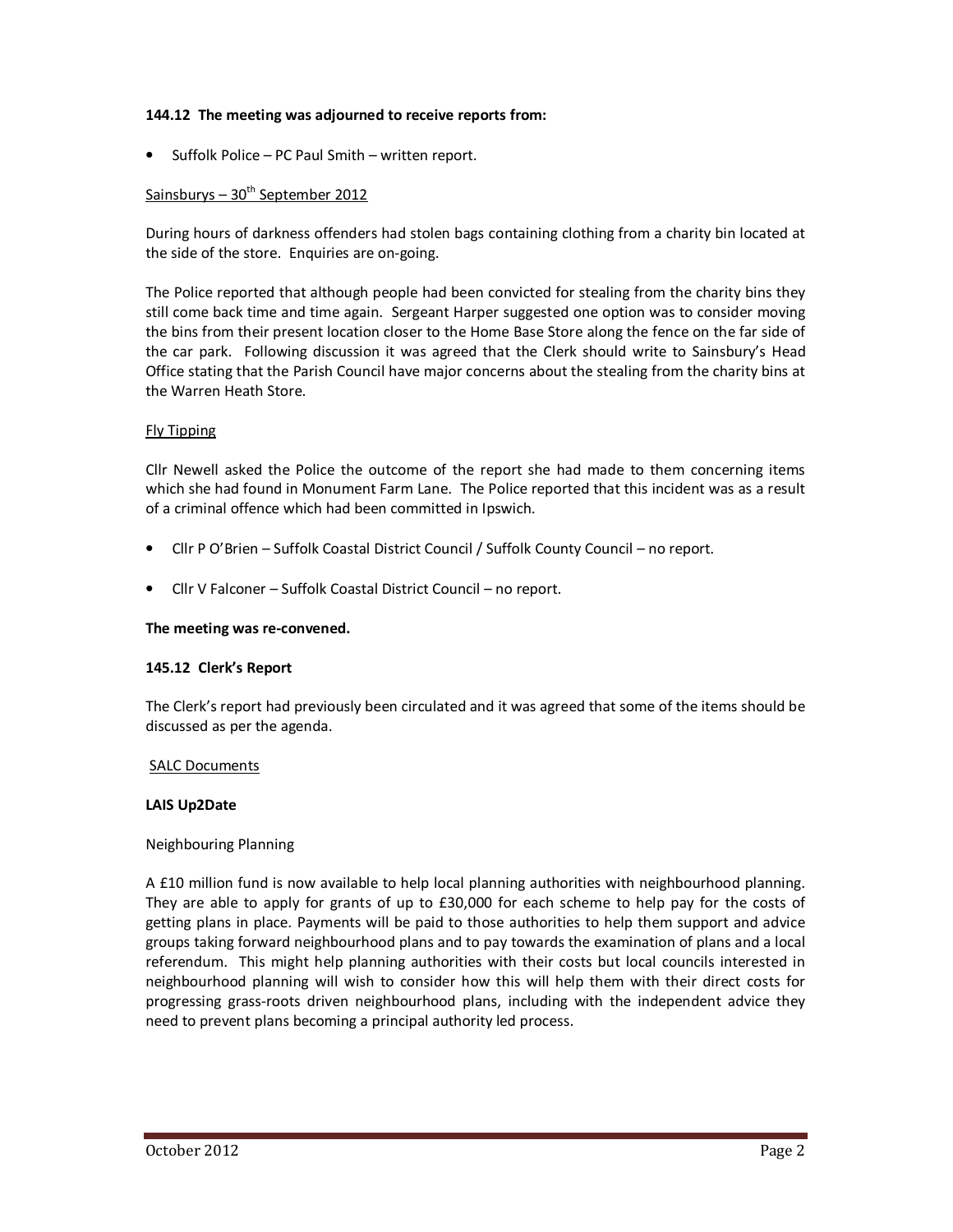## Gypsies & Travellers

There is a useful publication, Dealing with Illegal and Unauthorised Encampments, is a comprehensive summary of available powers that can be used to aid the removal of illegal occupiers of land and property. Whist the majority of these powers are vested in principal authorities or the Police, they can serve as an aid to local councils faced with unlawful occupation of their land or property.

## Overgrown Vegetation Obstructing Signs

The Suffolk County Council website address for reporting overgrown vegetation which is obstructing signs is https://www.csduk.com/CSD/Transportandstreets

### Email from Hilary Slater, Head of legal and Democratic Services, Suffolk Coastal District Council

As you will be aware, the elections for the Police and Crime Commissioner (PCC) are to be held on Thursday, 15<sup>th</sup> November 2012.

The Notice of the Election will go up on the  $8<sup>th</sup>$  October 2012.

From 8<sup>th</sup> October to 15<sup>th</sup> November, we will be in what is commonly referred to as the pre-election period (PEP).

There are a couple of points which I would like to comment on which is relevant to the PEP, as follows:

- 1. Since the introduction of the new Standards regime, we have adopted the Suffolk Code which states at paragraph 5 that members must, amongst other things;
	- a. When using or authorising the use by others of Council resources, ensure that such resources are not used improperly for political purposes (including party political purposes); and
	- b. (they) must have regard to any applicable Local Authority of Code of Publicity made under the Local Government Act 1986.
- 2. The Government has issued a Code of Recommended Practice on Local Authority Publicity. I include a link, below:

http://www.communities.gov.uk/publications/localgovernment/coderecommended

This gives some guidance about publicity in the PEP, at paragraph 43, and states that:

"Particular care should be taken when publicity is issued immediately prior to an election or byelection affecting the authority's area to ensure that this could not be perceived as seeking to influence public opinion, or to promote the public image of a particular candidate, or group of candidates."

The reason I raise this is because I understand that you have been sent an email earlier this month from one of the prospective candidates for the PCC election, Jane Basham, the Labour candidate. It appears that she has sent all town and parish councils election material for display and / or distribution.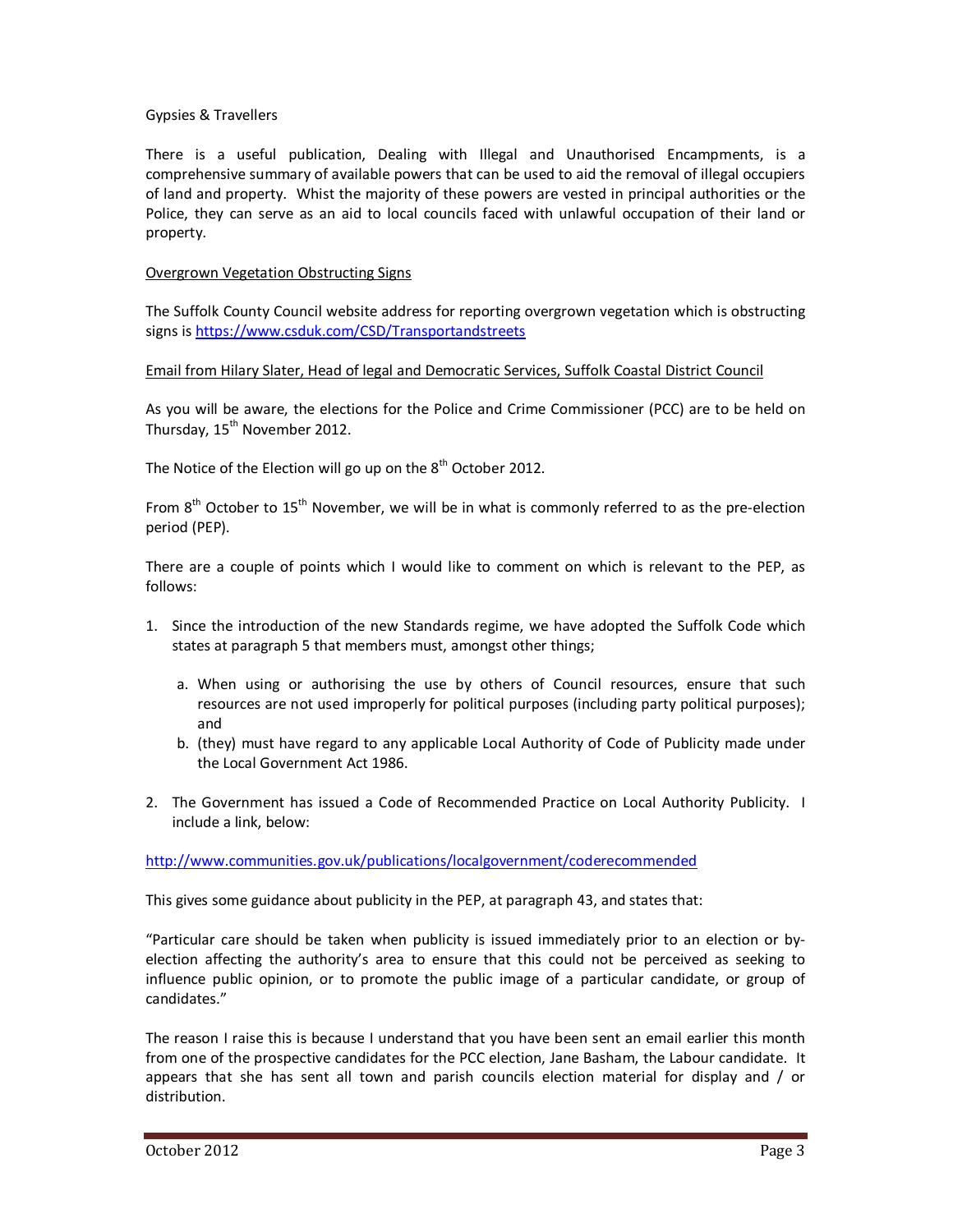I have taken advice from the Electoral Commission and from Stephen Baker, the Police Area Returning Officer (PARO) for the PCC election on this issue. They have advised that I contact you to give a reminder about the importance of political neutrality. This is clear from both the Suffolk Code and the Code of recommended Practice on Local Authority Publicity. Whilst a candidate can lobby whomsoever they wish, there are potential standards issues if a Parish council is seen to be promoting a particular candidate.

## **146.12 Planning**

The Planning Committee reported that the following planning applications had been considered since the last meeting and at this meeting.

Cllr Watts requested that all members of the Parish Council be sent a copy of the Parish Council's Schedule of Planning Applications as and when this is updated.

PC1051 C12/1930 Western Part of Land at Trinity Park and land at White House Farm Felixstowe Road Purdis Farm

PC Comments:

The Parish Council discussed the reasons for the opposition to the development which had been discussed at the Planning Committee held on Wednesday,  $26<sup>th</sup>$  September. The main points of objection to the submission were:

- 1. The proposed roundabouts on the A1156 specifically at Gate 10 resulting in noise, light and atmospheric pollution and loss of visual amenity to local residents.
- 2. The lack of local amenities including schools (primary and secondary) and local community facilities such as a playing field / village hall.

The Clerk was requested to draft a submission from the Parish Council, to be submitted for approval to members of the Planning Committee, before being sent to the Suffolk Coastal District Council Planning Department.

PC1039 C12/1381 Land and Existing Residential Properties at Purdis Farm Lane and Buckesham Road Purdis Farm - Demolition of 4 dwellings (Crankleigh, Timbertops, The Chase and Purdis House) and the erection of 25 dwellings with associated access roads, car parking, amenity open space and landscaping.

Cllr Wells reported that map showing a revised layout of the proposed site had been received. Following discussion the Planning Committee were in agreement with the proposed changes.

PC1046 C12/1628 Part Land West of Church Cottages Brightwell – Proposed irrigation reservoir for WO & PO Holdings Ltd.

Cllr Newell reported that the WO & PO Holdings had been asked to look at other sites.

PC1049 C12/1813 Purdis Rise Purdis Farm Lane Purdis Farm – Erection of three storey extension to provide additional accommodation for approved apartments.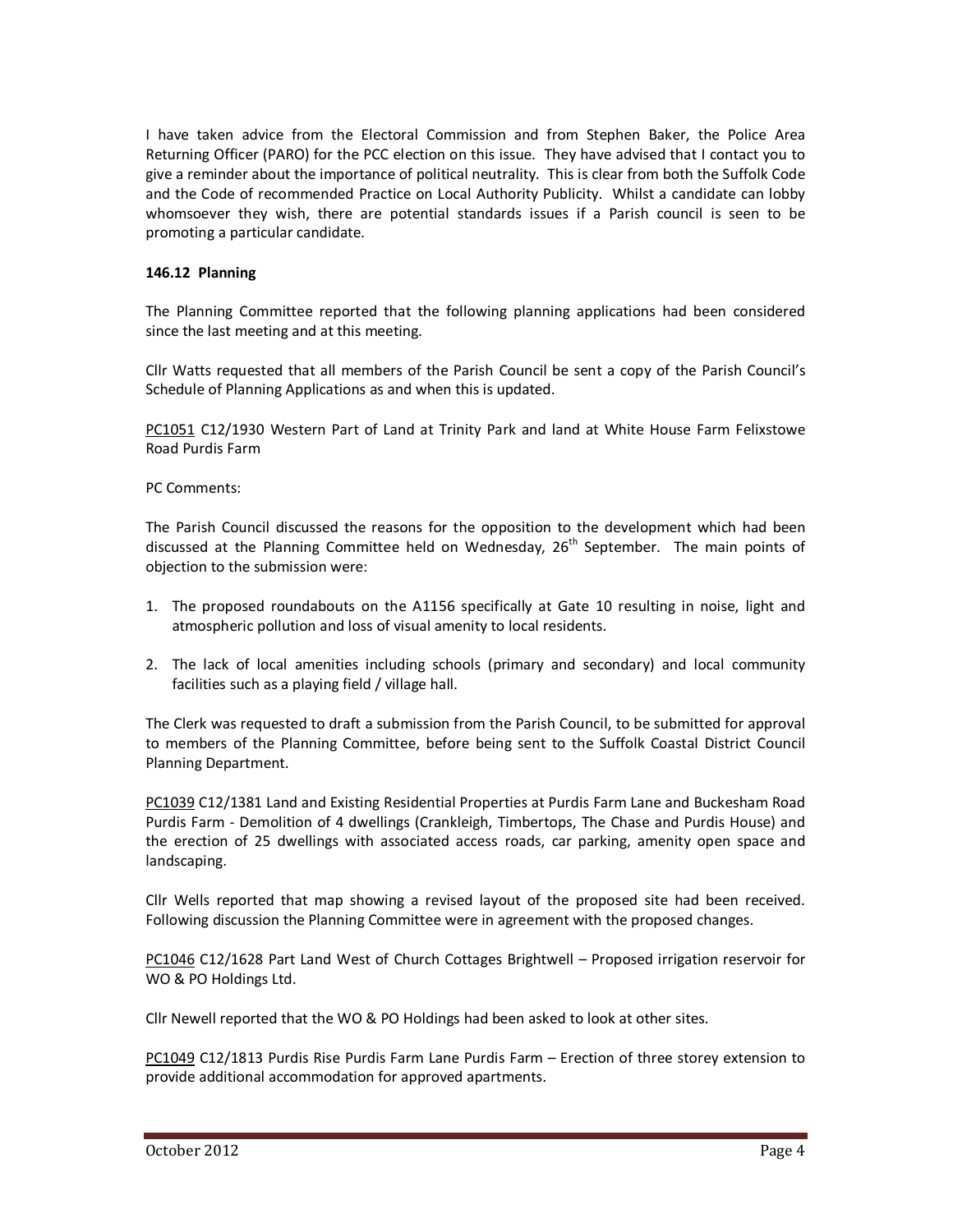PC Comments: No objection

SCDC Comments: No decision

PC1050 C12/1878 Purdis Poppy Farm Purdis Farm Lane Purdis Farm – Installation of one micro scale wind turbine (14.97m to hub 5.5 diameter blades)

PC Comments: No objection

SCDC Comments: No decision

PC1052 C12/2003 139 Bucklesham Road Purdis Farm – Erection of single storey side and rear extension to from kitchen/dining area and wet room.

PC Comments: No objection

SCDC Comments: No decision

### **147.12 Future Plans for the Parish**

No further discussions. Defer until next meeting.

## **148.12 Parish Plan**

Cllr Day reported that he was waiting for further information from Cllr Wells. As soon as the plan is completed it will be given to a proof reader for comment.

### **149.12 Sewerage – Bucklesham Road**

Cllr Warham reported that the following actions had been taken to rectify the problems experienced by residents in Bucklesham Road.

- 1. New pump fitted and spare pump on site.
- 2. Flushing valve installed.
- 3. 6 monthly pump lift and NRV inspection.
- 4. Alarms updated to High Priority 3 hourly.
- 5. 6 monthly wet well clean from 12 monthly.

## **150.12 Locality Budget 2012/2013**

Cllr Warham asked councillors to put forward suggestions for using the 2012/2013 Locality Budget.

Cllr Day proposed placing a 40 mph flashing speed sign on the Felixstowe Road (coming towards Ipswich) approximately 100 yards before the service road. It was agreed that the Clerk should contact Cllr O'brien regarding the cost.

Cllr Newell proposed planting a row of trees along the Felixstowe Road between Admiral Windows and Ransomes Europark. It was agreed that the Cllr Smith the Tree Warden should investigate the cost of planting trees and that the emphasis should be on quality rather than quantity.

### **151.12 Overgrown Vegetation**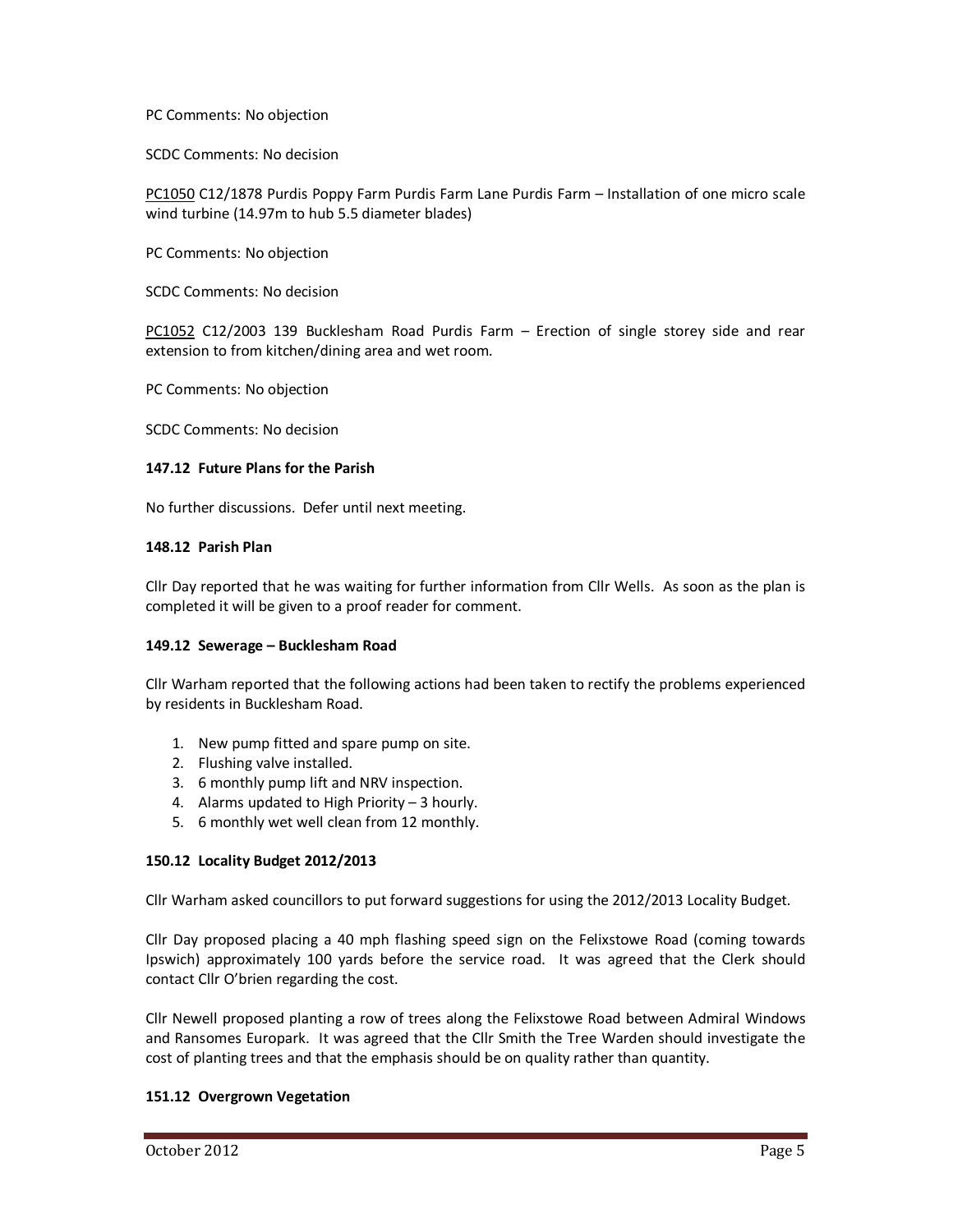The Clerk reported that she been contacting either Suffolk County Council / Suffolk Coastal District Council regarding overgrown vegetation which was either obstructing pathways or roadways as and when reported are received by the council. The Suffolk County Council website address for reporting overgrown vegetation which is obstructing signs is https://www.csduk.com/CSD/Transportandstreets.

# **152.12 Brightwell Seat**

Cllr Newell reported that following a site visit Mr Smith would go ahead and erect the seat in the position which had been agreed. It was agreed that a decision regarding placing paving slabs around the seat would be made once the seat is in place.

## **153.12 Felixstowe Road – Service Road Waiting Restrictions**

The Clerk reported that an email had been sent to Aaron Gordon Suffolk County Council confirming that it had been agreed by the Parish Council to change the TRO to No waiting 8.00 am – 6.00 pm Monday to Friday except for Bank Holidays. An email has been received from SCC stating that the TRO will have to go to the Rights of Way Committee as there were two formal objections for the proposed waiting restrictions. The Parish Council will be informed of the date the committee meeting when the report will be discussed.

## **154.12 Finance**

Income None

Expenditure

| £305.68 |
|---------|
| £165.00 |
| £144.00 |
|         |

## External Auditor's Report

The Clerk reported that the external audit had been successfully completed and outlined the comments of the auditor. The Clerk drew the Parish Council's attention to the following:

## Expenditure Powers:

The council should consider recording the statutory power being used to authorise expenditure in the minutes, alongside the item to demonstrate that the council has properly followed their standing orders and financial regulations.

## Minuting Approval of the Annual Return:

The council must ensure in future years that the minutes clearly state their acceptance of Section  $1 -$ Accounting Statements and Section 2 – Annual Governance Statement and the minutes record their specific answers to Section 2.

The Clerk reported that although this has been highlighted by the external auditor the Parish Council Minutes of June 2012 stated: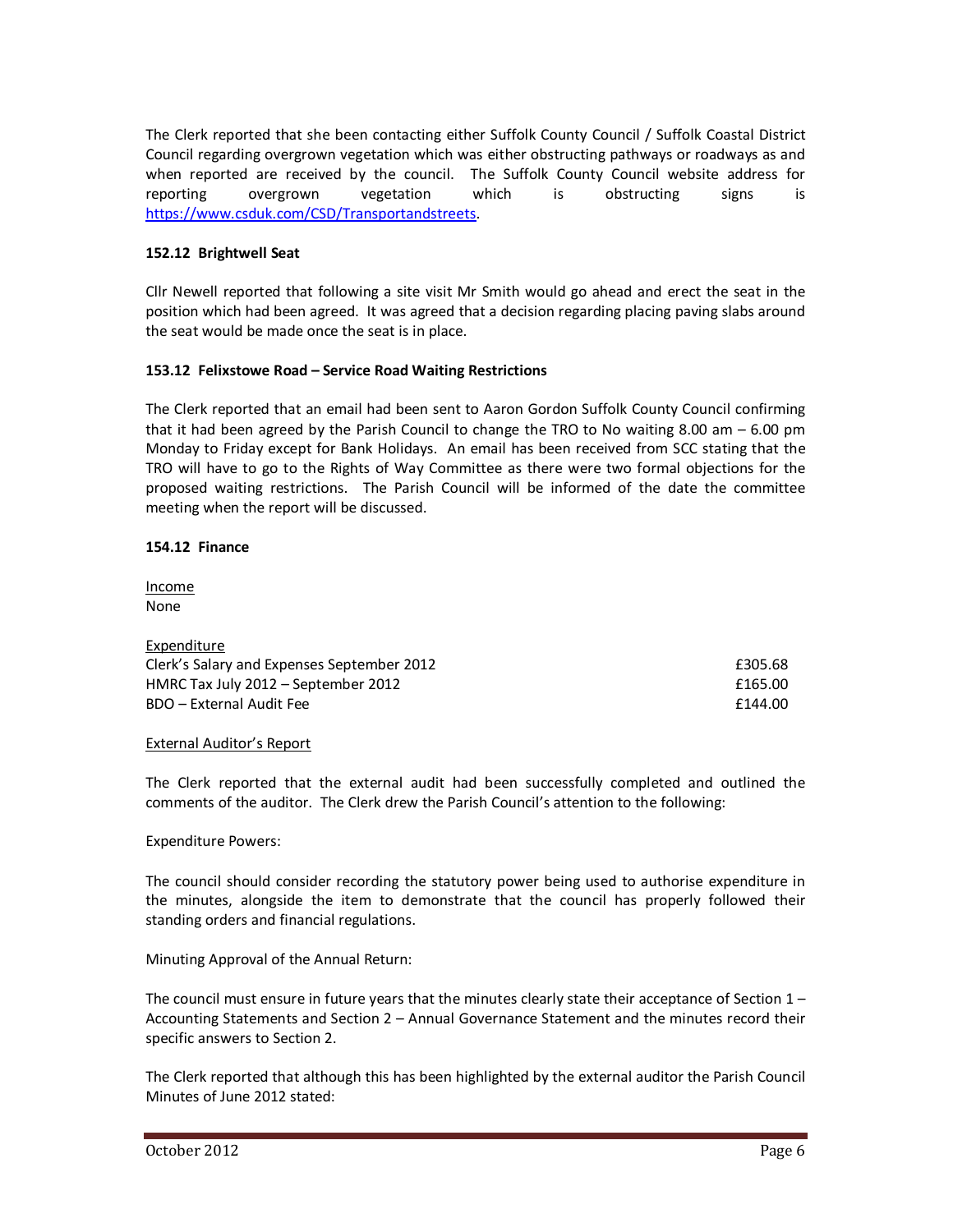"The Clerk had previously distributed a copy of the year-end accounts to each councillor and presented the accounts for 2011/2012 to the meeting. It was proposed by Cllr Wells seconded Cllr Briggs that the year-end accounts for 2011/2012 and the Local Councils in England Annual Return for the year ended  $31<sup>st</sup>$  March 2012 be approved – agreed by the council.

The Clerk reported that the Internal Audit had been successfully completed and the following item was noted by the Parish Council.

• The Asset Register should be amended to include; a description of the asset and lists details of the date of purchase, the purchase cost, location, insurance value and date of disposal. The meeting confirmed that the amount placed in Box 9 of Section 1 of the Annual Return complies with the current requirement.

The Clerk reported that the accounts would be submitted to the External Auditor in time for the external audit on the  $27<sup>th</sup>$  July 2012."

Cllr Warham proposed, seconded Cllr Wells that the above expenditure is approved and the external auditor's report is accepted – agreed.

Local Council Administration by Charles Arnold-Baker:

The Clerk recommended that the Parish Council purchase an up-to-date copy of the above book as a reference.

Cllr Wells proposed, seconded Cllr Warham that the above book is purchased – agreed.

### Recycling Credits

The Clerk reported that a letter dated  $12<sup>th</sup>$  October had been received from the Cabinet Member for the Green Environment informing the Parish Council that as from the  $1<sup>st</sup>$  April 2012, due to financial pressures, that no further Recycling Credits would be received.

### **155.12 Correspondence**

a. Code of Conduct

The Clerk reported that an email had been received from Hiliary Slater Head of Legal and Democratic Services Suffolk Coastal District Council requesting the date the Parish Council had adopted the code. A reply has been sent stating that the code was adopted at the Parish Council Meeting held on the  $11^{\text{th}}$  July 2012.

The Clerk also stated that the Localism Act also removed the statutory process for dealing with complaints against councillors, via the Standards Committee. Instead, the Localism Act allows the district and county councils to adopt their own process for dealing with complaints. Details of the final arrangements which Suffolk Coastal has put in place for dealing with such complaints can be found in a report which went to the Council's Audit and Governance Committee on 25<sup>th</sup> September, entitled "New Arrangements for Standards" (Paper AG 22/12 refers). The report can be found on the following website: